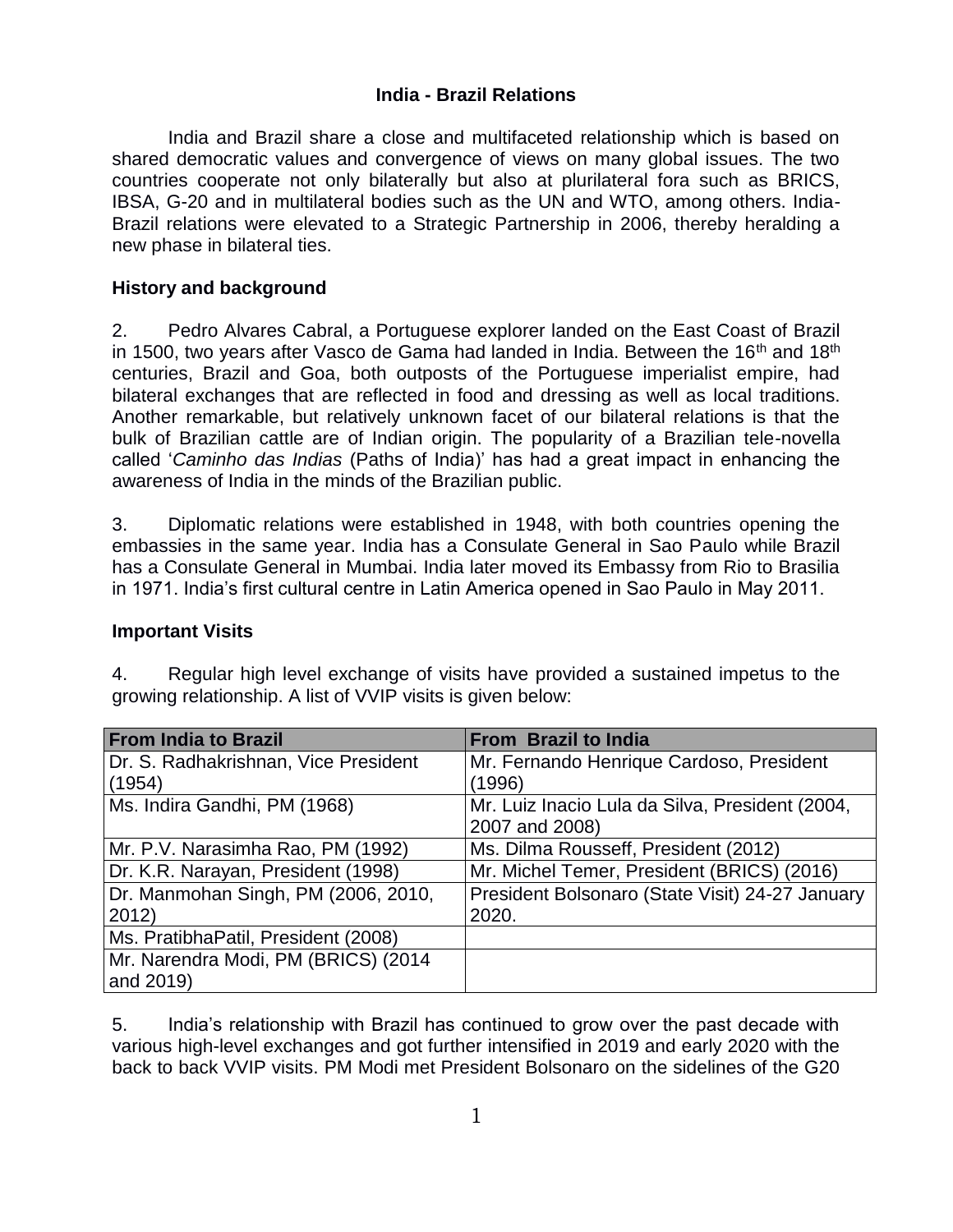Summit in Osaka on 29 June 2019, followed by meeting on the sidelines of XI BRICS Summit in Brasilia on 13 November 2019.

6. At the invitation of PM Modi, President Bolsonaro paid a State Visit to India from 25-27 January 2020. He was the Chief Guest at India's Republic Day Parade on 26 January 2020 and was accompanied by a high-level delegation which included eight Ministers, four Members of Parliament, senior officials of the Brazilian Government and members of business community. During the visit, an Action Plan to Strengthen the Strategic Partnership between India and Brazil was adopted which provides a roadmap aimed at revitalizing ongoing engagements in a focused manner. Fifteen MOUs/ Agreements in diverse sectors that include Investment, Assistance in Criminal Matters, Cyber Security, Oil & Gas, Bio-energy, S&T, Culture, Animal Husbandry, Health and Traditional Medicines were signed. Both sides also discussed other areas of cooperation including Trade and Investments, Defence, Space and areas of Cooperation on global issues of mutual interest. The leaders agreed on the need to work together more closely in BRICS, IBSA, UN and other international fora, including fight against Terrorism.

**7. Foreign Minister-level Meetings:** On the sidelines of BRICS Foreign Ministers meeting held in Rio de Janeiro on 25 July 2019, Gen V. K. Singh (Retd.), MoS Road Transport and Highways met Foreign Minister of Brazil Ernesto Araujo and had bilateral discussions. External Affairs Minister Dr. S. Jaishankar met Minister Ernesto Araújo on the sidelines of the United Nations General Assembly in New York on 26 September 2019.

**8. Ministerial visits from India (since 2014):** Shri Piyush Goyal, Minister for Commerce & Industry (November 2019); Shri Raj Kumar Singh, MoS (IC) for Power and New & Renewable Energy (November 2019); Shri Ajit Doval, National Security Advisor (October 2019); Shri Ashwini Kumar Choubey, MoS for Health & Family Welfare (October 2019); Shri Prahlad Singh Patel, MoS (IC) for Culture and Tourism (October 2019); Dr. Harsh Vardhan, Minister of Science and Technology (September 2019), Shri Prakash Javadekar, Environment Minister (August 2019), Gen (Dr.) V. K. Singh (Retd.), MoS Road Transport and Highways (July 2019), Shri Mansukh L. Mandaviya, Minister of State for Road Transport & Highways, Shipping and Chemicals & Fertilizers (April 2017); Shri. Ram Vilas Paswan, Minister for Consumer Affair, Food and Public Distribution (August, 2016); Shri Nitin Gadkari, Minister for Road Transport, Highways and Shipping (November, 2015); Minister of Science and Technology, Dr. Harsh Vardhan (March 2015); Minister of Agriculture, Shri Radha Mohan Singh (March 2015); Smt. Nirmala Sitharaman, MoS for Commerce and Industry (July 2014).

**9. Ministerial visits from Brazil (since 2014):** Mrs. Tereza Cristina, Minister of Agriculture, Livestock and Supply (January 2020), Mr. Bento Albuquerque, Minister of Mines and Energy (January 2020), Mr. Fernando Coelho Filho, Minister of Mines and Energy (November, 2016); Mr. Blairo Maggi, Minister of Agriculture (September 2016); Ambassador Mauro Vieira, Minister of External Relations (November 2015); Ms. Katia Abreu, Minister of Agriculture (November 2015).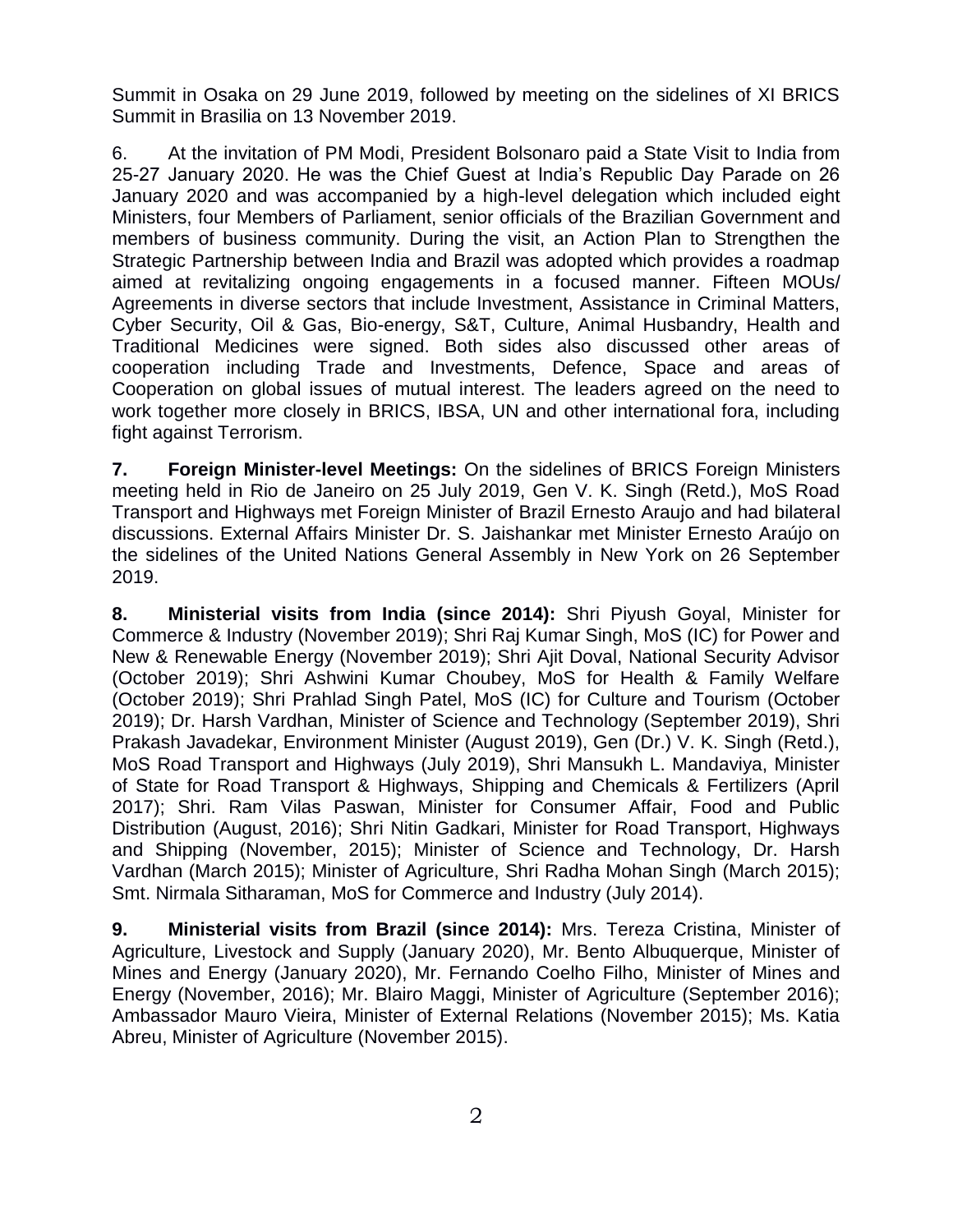#### **Institutional Mechanisms**

10. As strategic partners, India and Brazil have several Institutional mechanisms to coordinate various aspects of their bilateral relationship. This included Joint Commission Meeting (Foreign Minister level), Strategic Dialogue (NSA), Foreign Office Consultations (Secretary), Trade Monitoring Mechanism (TMM), Economic and Financial Dialogue, Dialogue on Consular and Mobility Issues, Joint Defence Commission, Joint Committee on Science & Technology and India-Brazil Business Leaders Forum. Last meeting of the TMM was held on 24 January 2020. Both sides also have several Joint Working Groups to take forward sectoral cooperation.

# **Parliamentary Exchanges**

11. A Brazilian Parliamentary delegation attended the BRICS Women Parliamentarians' Forum in Jaipur, India on 20-21 August, 2016. In Brazil, there is a Brazil-India Parliamentary Friendship Group chaired by Deputy ViniciusCarvalho (Republicanos Party) and composed of 35 members of the lower chamber and one senator. In India, there was an India-LAC Parliamentary Friendship Group in India during the last term of Lok Sabha. A goodwill parliamentary visit led by Minister of Parliamentary Affairs of India has been proposed for the second quarter of 2020. Response is awaited from Brazilian side on this proposal.

#### **Trade and Investment**

12. *Bilateral Trade:* Bilateral trade between India and Brazil was at US\$ 8.2 billion in 2018-19. This included US\$ 3.8 billion as Indian exports to Brazil and US\$ 4.4 million as imports by India from Brazil. Major Indian exports to Brazil include agrochemical, synthetic yarns, auto components and parts, pharmaceuticals and petroleum products. Brazilian exports to India include crude oil, gold, vegetable oil, sugar and bulk mineral and ores.

10. *Bilateral Investments:* A plethora of sectors have witnessed investments between India and Brazil. While the Brazilian companies have invested in automobiles, IT, mining, energy, biofuels, footwear sectors in India, the Indian companies have invested in such sectors as IT, Pharmaceutical, Energy, agri-business, mining, engineering and automobiles. On the investment front, there were robust Indian investments in Brazil. Sterlite Group has won a power transmission line project worth 800 million (Sterlite Group has plans to invest USD 4 billion in Brazil by 2022), UPL has invested USD 150 million in their new plants in Sao Paulo and they are keen to develop the pulses segment: chickpeas, lentils and special beans. In 2018, the total Indian investment in Brazil was estimated at USD 6 billion and the total Brazilian investment in India was estimated at USD 1 billion.

11. **Trade Monitoring Mechanism:** India and Brazil have established an institutional mechanism to monitor and identify bottlenecks in bilateral trade and take appropriate measures to address them. Since 2008, the TMM has met five times. The last meeting was held on 24 January 2020 in New Delhi.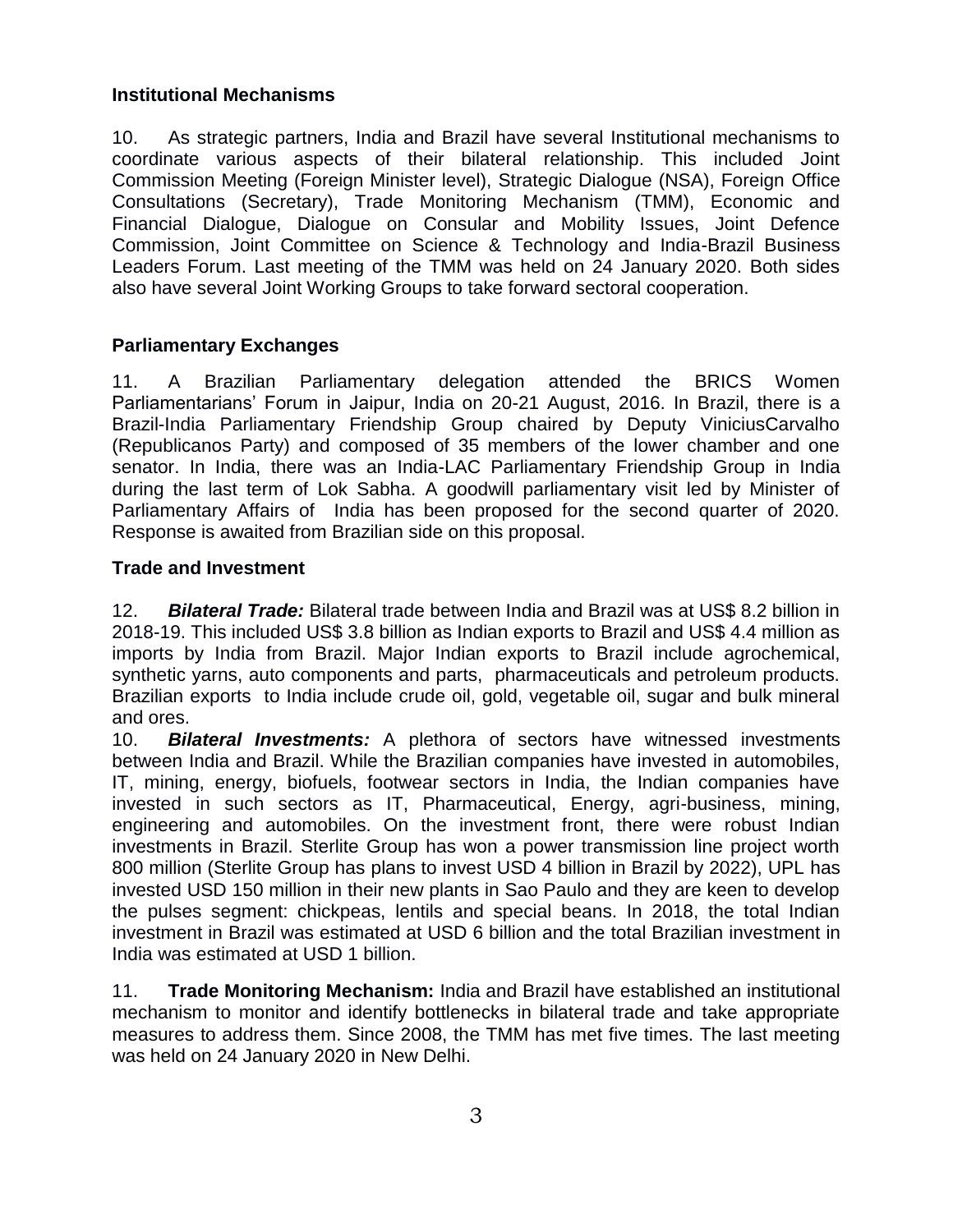12. *India-MERCOSUR PTA:* MERCOSUR is a regional grouping comprising Brazil, Argentina, Uruguay and Paraguay. India signed a Preferential Trade Agreement (PTA) with MERCOSUR in 2004. Both sides agreed to expand the India-Mercosur PTA from its current list of 450 items as it would unlock the potential to enhance trade ties. The last meeting with MERCOSUR, was held on 24 September 2019 via video Conferencing.

### **Defence & Security Cooperation**

13. India and Brazil signed an agreement in 2003 for cooperation in defence. Joint Defence Committee (JDC) meetings are held as an institutionalized mechanism for defence cooperation. Six JDC meetings have taken place so far between the two sides. The 6<sup>th</sup> JDC meeting was held in February 2019 in Brasilia.

14. During the State Visit of President Bolsonaro to India (24-27 January 2020), PM Modi and President Bolsonaro reiterated the importance of broad-based bilateral defence cooperation in enhancing the strategic partnership. An event focussed on defence industries took place on 27 January 2020 in New Delhi. During the Presidential visit, the Brazilian firearms company Taurus Armas SA signed a joint venture with Jindal Defence (part of O P Jindal Group) to produce and sell small arms in India. With an initial investment of US\$ 5 million in a project that is to be developed in phases, the agreement proposes setting up a plant at Hisar (Haryana). Indian and Brazilian Navies are also coordinating the technical aspects related to White Shipping Information through a data sharing agreement.

15. *Security and Cooperation***:** India and Brazil established a strategic dialogue mechanism in 2006 to cover regional and global issues of mutual concern. This dialogue is led by NSA from the Indian side. So far, four meetings have taken place. The last meeting was held in November 2015 in New Delhi. The two countries already have an Extradition Treaty, Mutual Legal Assistance Treaty in Criminal Matters and an Agreement of Transfer of Sentenced Persons in place.

# **Cooperation in the field of Cyber Security**

16. An MoU on cooperation in the area of Cyber Security between CERT-In and its counterpart agency was signed during the State visit of President Bolsonaro in January 2020. India and Brazil also cooperate in cyber issues at BRICS and IBSA.

#### **Space Cooperation**

18. India and Brazil signed a framework agreement for peaceful use of outer space in 2004 as well an Agreement inter-institutional cooperation between the space agencies. Both countries have been collaborating in Data sharing and satellite tracking of Indian satellites. As part of the UNISPACE+50 (50<sup>th</sup> Anniversary of first UN Conference on Space) initiative, ISRO organized an 8-week long training programme on nanosatellite building. This programme, named as 'UNNATI' (UNispace Nanosatellite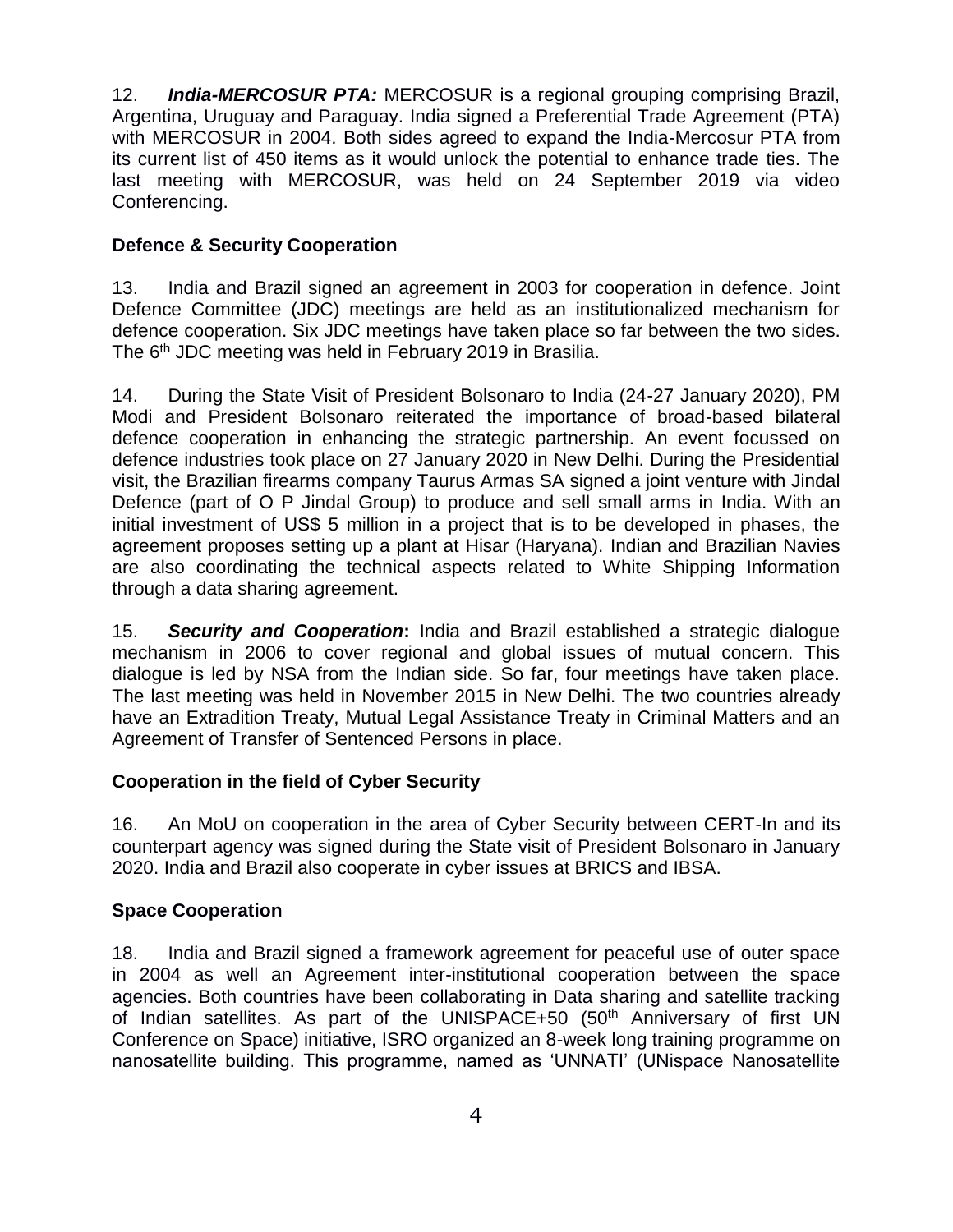Assembly & Training by ISRO), saw participation by two officials from Brazilian Space Agency (AEB).

# **Cooperation in Science and Technology (S&T)**

19. Science and Technology (S&T) is another key area of co-operation. The Agreement on S&T Cooperation between India and Brazil was signed on 12 September, 2006. A Program of Scientific and Technological Cooperation (PoC S&T) for the period 2020-2023 was signed during the recent State Visit of President Bolsonaro to India. Under the S&T Cooperation so far, 15 joint workshops and 3 mega/coordinated projects have been held in areas of biotechnology and human health, renewable energy including low carbon technologies; ICT; ocean sciences and climate change. The last meeting of the Joint Committee on Science and Technology was held on 30 May 2018. In order to encourage implementation of new technologies in Agricultural sector, the first edition of the Maitri- Indo-BrazilAgritech Cross-Incubation Programme is currently underway.

# **Cooperation in Bio-fuels, Oil & Gas**

20. Bio-energy sector offers large business potential for Brazilian companies, who are already leaders in this sector. India and Brazil are already co-operating in multilateral forums such as Bio platforms. 'National Biofuel Policy' of India and *'Renova Bio'* Programme of Brazil have some common objectives related to increase in the current blending percentage of bio-fuel with Petro and Diesal..

21. Engagement in the hydrocarbon sector has intensified in the recent years. Brazil is the destination for India's largest upstream investment in South America. During FY 2018-19, India imported 3.4 MMT of crude oil worth US\$ 1.6 billion from Brazil. Brazil with total crude oil reserves of 13.4 billion barrels has the 2nd largest oil reserves in South America after Venezuela. During the State Visit of President Bolsonaro, the two sides signed MoUs in Bioenergy and Oil& Gas to strengthen cooperation. Brazil has signed the International Solar Alliance Agreement and its ratification is awaited.

# **Cooperation in, Agriculture, Food Processing and Animal Husbandry**

22. Agriculture, food processing and animal husbandry are other key focus areas for bilateral cooperation. The cattle of Brazil and India share the same genetic heritage. Indian cattle like Gir and Kankrej, which were exported centuries back has been suitably modified to yield large quantities of milk. Both sides are working on training and capacity building including Technology Transfer.

#### **Technical Cooperation & Scholarships**

23. Brazil is covered under the Scholarship scheme of the Indian Council of Cultural relations (ICCR) with two fixed slots annually. Brazil is also covered under the AYUSH Scholarship Scheme. In the last seven years (2011 onwards) around 55 Brazilians have availed of the ITEC programme for training in communications, management and defence. Nine slots in various defence courses have been utilized under ITEC in the last five years. Four Brazilian diplomats underwent training at the Foreign Service Institute,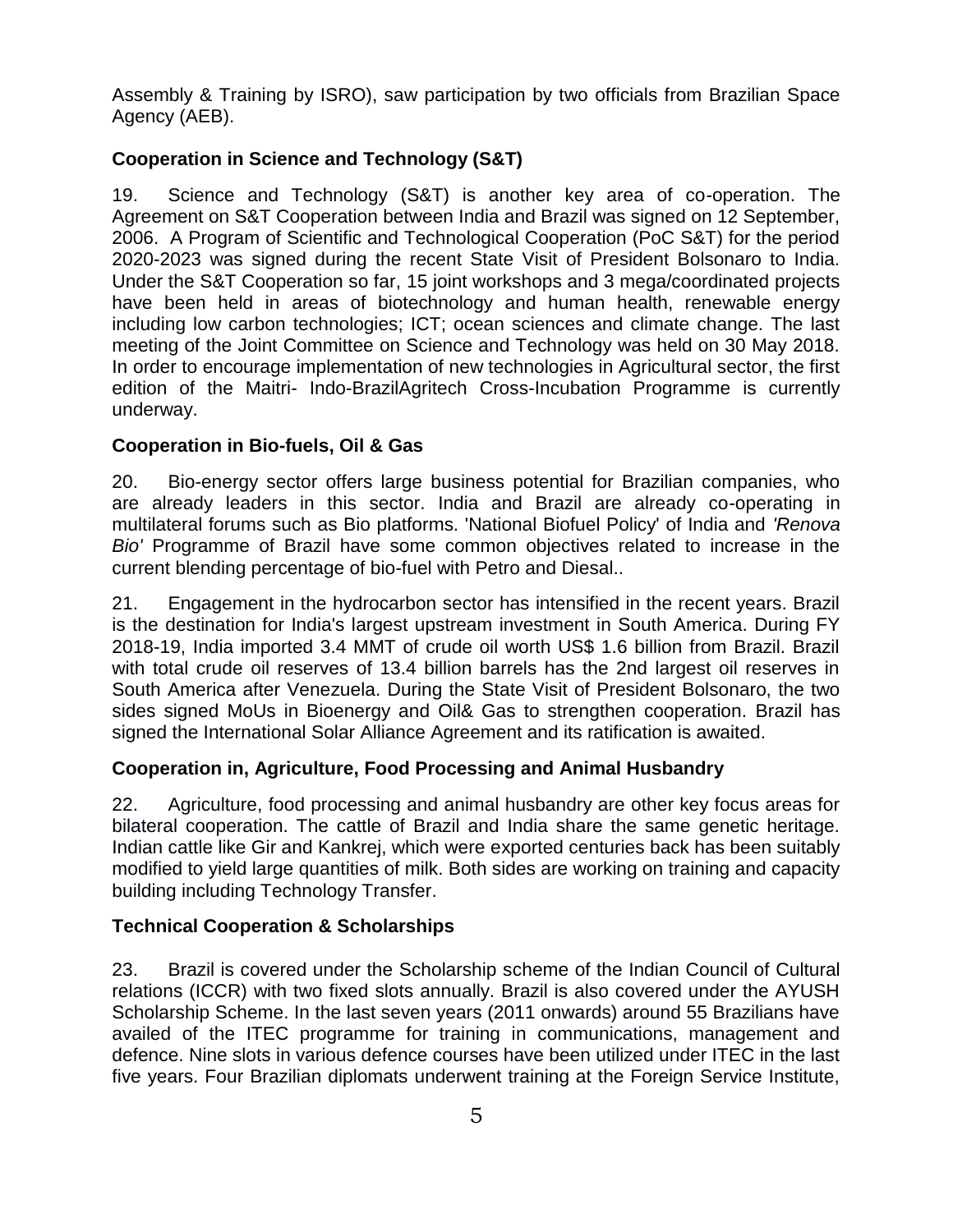New Delhi for the Professional Course for Foreign Diplomats (PCFD) and Disarmament and Internal Security Fellowship programme.

### **Cultural Cooperation**

24. A Cultural Exchange Programme (CEP) for the years 2020-2024 was signed during the State Visit of President Bolsonaro to India in January 2020. In Brazil, there is enormous interest in India's culture, religion, performing arts and philosophy. The first forms of Indian Culture to reach Brazil were related to spirituality, philosophy and religion. Folkloric identities and celebrations from India could relate very much to the jolly and colourful nature of the festivities such as the typical dances and parades of north and northeast of Brazil. The first classical Indian art form to come to Brazil was Bharatanatyam; Odissi, Kathak and Kuchipudi followed. There are numerous organizations teaching Yoga all over Brazil. Ramakrishna Mission, ISKCON, Satya Sai Baba, Maharishi Mahesh Yogi, Bhakti Vedanta Foundation and other spiritual gurus and organizations have chapters in Brazil.

25. Brazil has a strong community of Yoga and Ayurveda practitioners. The Brazilian Association of Ayurveda (ABRA) is a non-profit association with offices in 9 states of Brazil and has members all over Brazil. The third International Congress on Ayurveda was held from in March 2018 in Rio de Janeiro and saw participation of more than 4000 delegates, including many from India.

26. In 2015, the 1<sup>st</sup> International Day of Yoga was celebrated in 12 major cities of Brazil and Correois, Brazil (Brazilian Postal Department) issued a stamp on this occasion. Regular Yoga classes are organised at the Embassy since September 2017. The 5<sup>th</sup> International Day of Yoga was celebrated in various cities of Brazil including Brasilia, Sao Paulo, Porto Alegre, Florianopolis and Curitiba. On 21 June 2019, a mass yoga session was organized in front of the famous National Museum with the iconic Cathedral as a backdrop in Brasilia. A Special Solemn Session was organized in the Plenary hall of the Chambers of Deputies (Lower House of the Parliament) with guest speakers observing the importance of Yoga in the daily lives. Over 5000 people participated in various events organised across Brazil.

27. Mahatma Gandhi is highly regarded in Brazil and the Government and NGOs are trying to inculcate the philosophy of non-violence among students, youth and police. Statues of Mahatma Gandhi have been installed in Rio de Janeiro, Sao Paulo and Londrina. An organization called *Filhos de Gandhy* (Sons of Gandhi) is very popular in Salvador, Brazil and takes out street processions wearing Gandhian attire every year. A commemorative postal stamp was released by Correois, Brazil (Brazilian Postal Department) on 2 October 2018. As part of celebrations of the 150<sup>th</sup> birth anniversary of Mahatma Gandhi [\(Bapu@150\)](mailto:Bapu@150), various activities were organised in 2019 in cities of Brasilia, Sao Paulo, Rio de Janeiro and Belo Horizonte. To give a befitting end to the celebrations of [Bapu@150,](mailto:Bapu@150) the Embassy, in association with the Government of the Federal District, installed a bust of Mahatma Gandhi at the prestigious City Park in Brasilia on 9 January 2020.